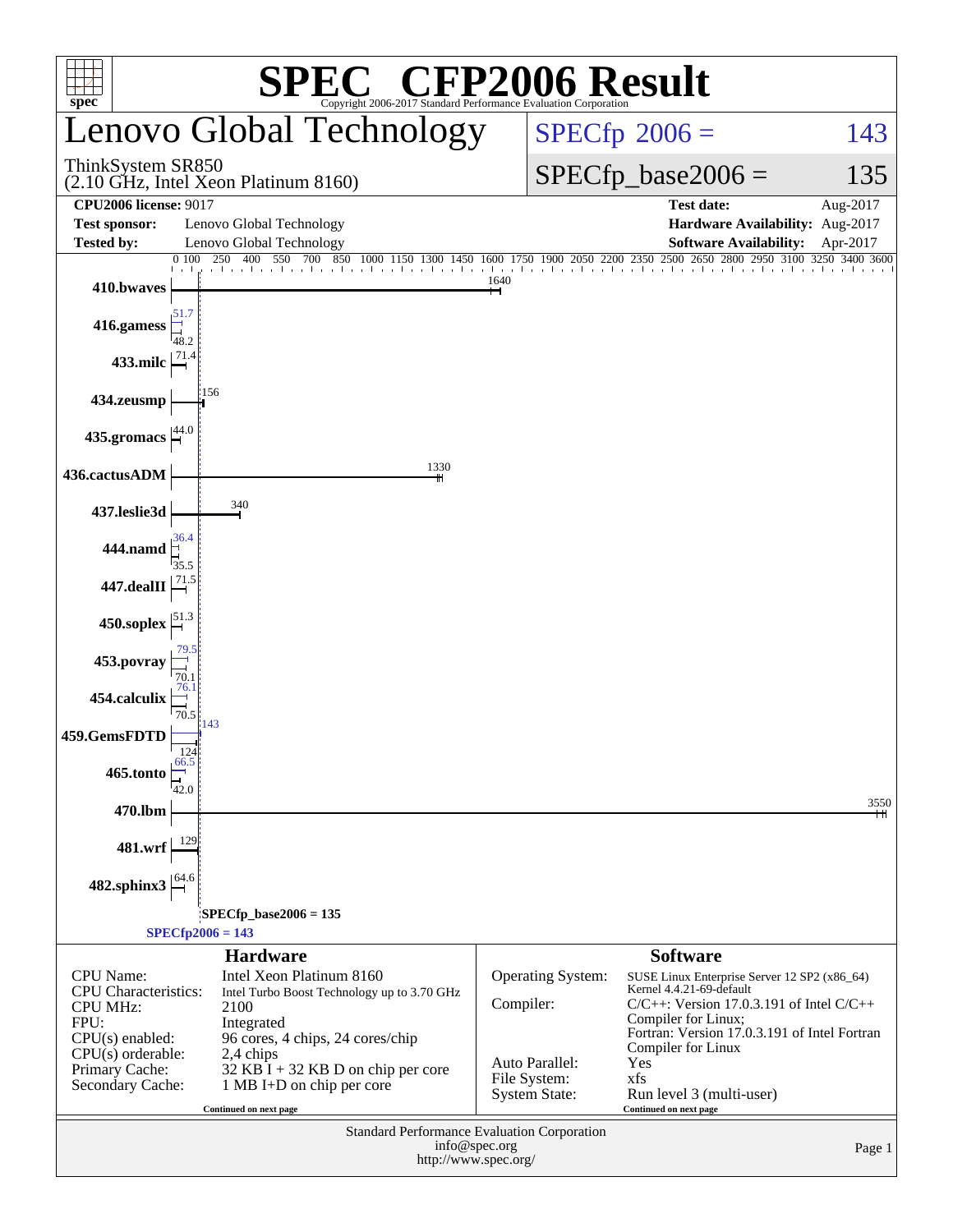

## enovo Global Technology

#### ThinkSystem SR850

(2.10 GHz, Intel Xeon Platinum 8160)

 $SPECfp2006 = 143$  $SPECfp2006 = 143$ 

#### $SPECfp\_base2006 = 135$

| <b>CPU2006 license: 9017</b> |                                       |                       | <b>Test date:</b><br>Aug-2017             |
|------------------------------|---------------------------------------|-----------------------|-------------------------------------------|
| <b>Test sponsor:</b>         | Lenovo Global Technology              |                       | Hardware Availability: Aug-2017           |
| <b>Tested by:</b>            | Lenovo Global Technology              |                       | <b>Software Availability:</b><br>Apr-2017 |
| L3 Cache:                    | $33 \text{ MB I+D}$ on chip per chip  | <b>Base Pointers:</b> | 64-bit                                    |
| Other Cache:                 | None                                  | Peak Pointers:        | $32/64$ -bit                              |
| Memory:                      | 1536 GB (48 x 32 GB 2Rx4 PC4-2666V-R) | Other Software:       | None                                      |
| Disk Subsystem:              | 1 x 800 GB SATA SSD                   |                       |                                           |
| Other Hardware:              | None                                  |                       |                                           |

**[Results Table](http://www.spec.org/auto/cpu2006/Docs/result-fields.html#ResultsTable)**

| Results Table    |                                                                                                          |              |                |       |                |             |                |              |                |              |                |              |
|------------------|----------------------------------------------------------------------------------------------------------|--------------|----------------|-------|----------------|-------------|----------------|--------------|----------------|--------------|----------------|--------------|
|                  | <b>Base</b>                                                                                              |              |                |       |                | <b>Peak</b> |                |              |                |              |                |              |
| <b>Benchmark</b> | <b>Seconds</b>                                                                                           | <b>Ratio</b> | <b>Seconds</b> | Ratio | <b>Seconds</b> | Ratio       | <b>Seconds</b> | <b>Ratio</b> | <b>Seconds</b> | <b>Ratio</b> | <b>Seconds</b> | <b>Ratio</b> |
| 410.bwayes       | 8.54                                                                                                     | 1590         | 8.27           | 1640  | 8.31           | 1640        | 8.54           | 1590         | 8.27           | 1640         | 8.31           | <b>1640</b>  |
| $416$ .gamess    | 407                                                                                                      | 48.2         | 407            | 48.2  | 406            | 48.2        | 379            | 51.7         | 379            | 51.7         | 380            | 51.5         |
| 433.milc         | 129                                                                                                      | 71.4         | 129            | 71.1  | 128            | 72.0        | 129            | 71.4         | 129            | 71.1         | 128            | 72.0         |
| $434$ . zeusmp   | 59.4                                                                                                     | 153          | 55.9           | 163   | 58.2           | 156         | 59.4           | 153          | 55.9           | 163          | 58.2           | <u>156</u>   |
| $435.$ gromacs   | 162                                                                                                      | 44.1         | 162            | 44.0  | 162            | 44.0        | 162            | 44.1         | 162            | 44.0         | 162            | 44.0         |
| 436.cactusADM    | 9.02                                                                                                     | 1330         | 8.85           | 1350  | 8.96           | 1330        | 9.02           | 1330         | 8.85           | 1350         | 8.96           | 1330         |
| 437.leslie3d     | 27.5                                                                                                     | 341          | 27.7           | 340   | 27.7           | 339         | 27.5           | 341          | 27.7           | 340          | 27.7           | 339          |
| 444.namd         | 226                                                                                                      | 35.5         | 226            | 35.5  | 226            | 35.5        | 220            | 36.4         | 220            | 36.5         | 220            | 36.4         |
| $447$ .dealII    | 160                                                                                                      | 71.7         | 160            | 71.5  | 160            | 71.4        | 160            | 71.7         | <b>160</b>     | 71.5         | 160            | 71.4         |
| $ 450$ .soplex   | 163                                                                                                      | 51.3         | 163            | 51.1  | 162            | 51.5        | 163            | 51.3         | 163            | 51.1         | 162            | 51.5         |
| $453$ .povray    | 75.9                                                                                                     | 70.1         | 76.0           | 70.0  | 75.9           | 70.1        | 66.9           | 79.5         | 66.8           | 79.7         | 66.9           | 79.5         |
| $454$ .calculix  | 117                                                                                                      | 70.5         | 117            | 70.5  | 117            | 70.3        | 108            | 76.5         | 109            | 75.6         | 108            | 76.1         |
| 459.GemsFDTD     | 85.0                                                                                                     | 125          | 86.9           | 122   | 85.8           | 124         | 73.9           | 144          | 75.5           | 141          | 74.3           | 143          |
| $465$ .tonto     | 248                                                                                                      | 39.7         | 224            | 43.8  | 234            | 42.0        | 147            | 66.8         | 148            | 66.4         | 148            | 66.5         |
| 470.1bm          | 3.87                                                                                                     | 3550         | 3.90           | 3520  | 3.85           | 3560        | 3.87           | 3550         | 3.90           | 3520         | 3.85           | 3560         |
| $ 481$ .wrf      | 86.7                                                                                                     | <u>129</u>   | 87.3           | 128   | 86.6           | 129         | 86.7           | 129          | 87.3           | 128          | 86.6           | 129          |
| 482.sphinx3      | 300                                                                                                      | 64.9         | 303            | 64.4  | 302            | 64.6        | 300            | 64.9         | 303            | 64.4         | 302            | 64.6         |
|                  | Results appear in the order in which they were run. Bold underlined text indicates a median measurement. |              |                |       |                |             |                |              |                |              |                |              |

#### **[Operating System Notes](http://www.spec.org/auto/cpu2006/Docs/result-fields.html#OperatingSystemNotes)**

Stack size set to unlimited using "ulimit -s unlimited"

#### **[Platform Notes](http://www.spec.org/auto/cpu2006/Docs/result-fields.html#PlatformNotes)**

BIOS Configuration: Choose Operating Mode set to Maximum Performance LLC dead line alloc set to Disable Patrol Scrub set to Disable DCU Streamer Prefetcher set to Disable Hyper-Threading set to Disable Sysinfo program /home/cpu2006-1.2-ic17.0u3/config/sysinfo.rev6993 Revision 6993 of 2015-11-06 (b5e8d4b4eb51ed28d7f98696cbe290c1) running on Electron-node-02 Thu Aug 3 16:17:44 2017

Continued on next page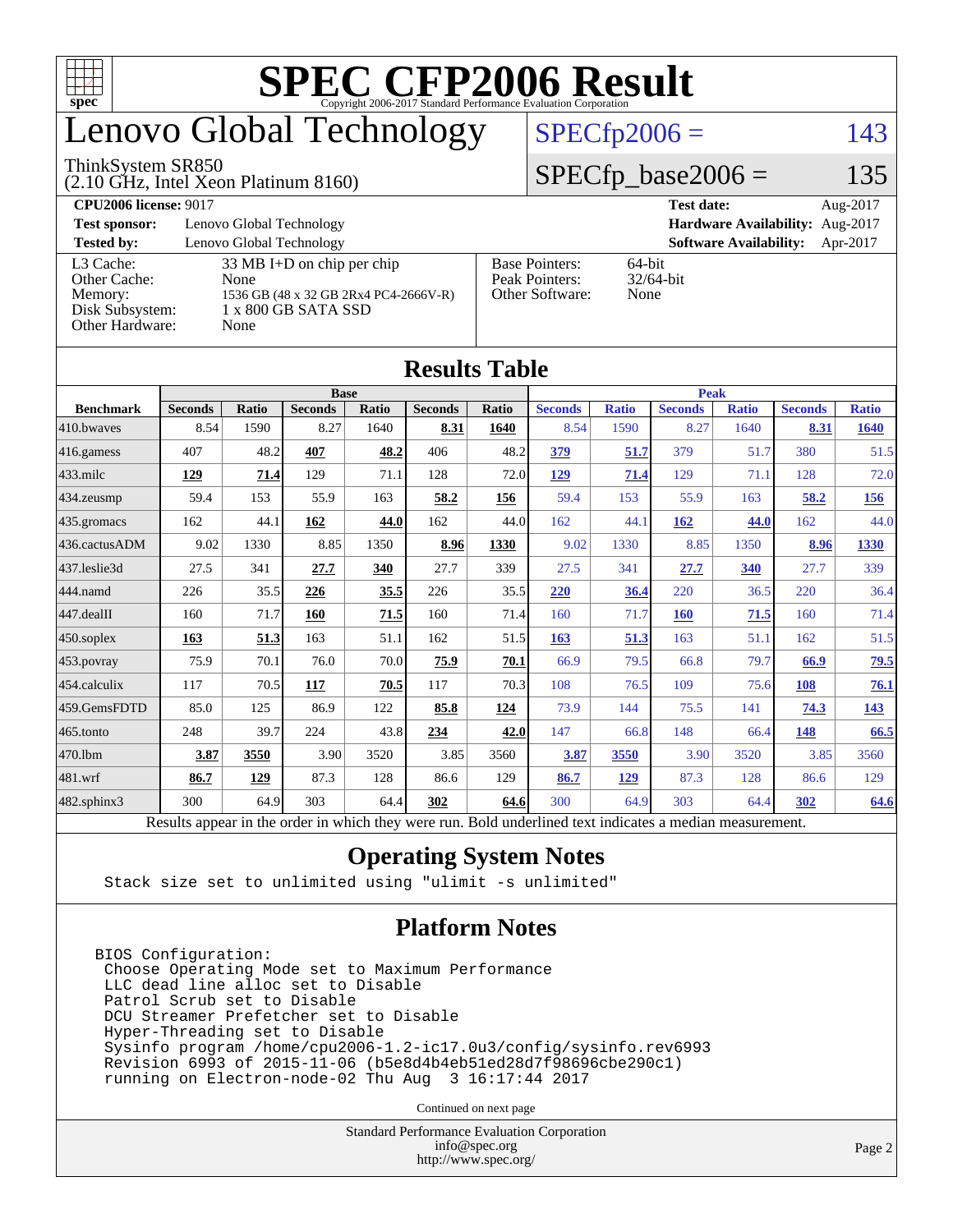

## Lenovo Global Technology

ThinkSystem SR850

 $SPECfp2006 = 143$  $SPECfp2006 = 143$ 

(2.10 GHz, Intel Xeon Platinum 8160)

 $SPECTp\_base2006 = 135$ 

**[Test sponsor:](http://www.spec.org/auto/cpu2006/Docs/result-fields.html#Testsponsor)** Lenovo Global Technology **[Hardware Availability:](http://www.spec.org/auto/cpu2006/Docs/result-fields.html#HardwareAvailability)** Aug-2017 **[Tested by:](http://www.spec.org/auto/cpu2006/Docs/result-fields.html#Testedby)** Lenovo Global Technology **[Software Availability:](http://www.spec.org/auto/cpu2006/Docs/result-fields.html#SoftwareAvailability)** Apr-2017

**[CPU2006 license:](http://www.spec.org/auto/cpu2006/Docs/result-fields.html#CPU2006license)** 9017 **[Test date:](http://www.spec.org/auto/cpu2006/Docs/result-fields.html#Testdate)** Aug-2017

#### **[Platform Notes \(Continued\)](http://www.spec.org/auto/cpu2006/Docs/result-fields.html#PlatformNotes)**

| Standard Performance Evaluation Corporation<br>info@spec.org                                                                                                                                                                                                                                                                                                                                                                                                                                         |  |
|------------------------------------------------------------------------------------------------------------------------------------------------------------------------------------------------------------------------------------------------------------------------------------------------------------------------------------------------------------------------------------------------------------------------------------------------------------------------------------------------------|--|
| SPEC is set to: /home/cpu2006-1.2-ic17.0u3<br>Continued on next page                                                                                                                                                                                                                                                                                                                                                                                                                                 |  |
| run-level $3$ Aug $3$ 16:12                                                                                                                                                                                                                                                                                                                                                                                                                                                                          |  |
| uname $-a$ :<br>Linux Electron-node-02 4.4.21-69-default #1 SMP Tue Oct 25 10:58:20 UTC 2016<br>(9464f67) x86_64 x86_64 x86_64 GNU/Linux                                                                                                                                                                                                                                                                                                                                                             |  |
| From /etc/*release* /etc/*version*<br>SuSE-release:<br>SUSE Linux Enterprise Server 12 (x86_64)<br>$VERSION = 12$<br>PATCHLEVEL = 2<br># This file is deprecated and will be removed in a future service pack or<br>release.<br># Please check /etc/os-release for details about this release.<br>os-release:<br>NAME = "SLES"<br>VERSION="12-SP2"<br>VERSION_ID="12.2"<br>PRETTY_NAME="SUSE Linux Enterprise Server 12 SP2"<br>ID="sles"<br>ANSI COLOR="0;32"<br>CPE_NAME="cpe:/o:suse:sles:12:sp2" |  |
| From /proc/meminfo<br>MemTotal:<br>1584975180 kB<br>HugePages_Total:<br>0<br>Hugepagesize:<br>2048 kB                                                                                                                                                                                                                                                                                                                                                                                                |  |
| cache size $: 33792$ KB                                                                                                                                                                                                                                                                                                                                                                                                                                                                              |  |
| physical 3: cores 0 1 2 3 4 5 8 9 10 11 12 13 16 17 18 19 20 21 24 25 26<br>27 28 29                                                                                                                                                                                                                                                                                                                                                                                                                 |  |
| physical 2: cores 0 1 2 3 4 5 8 9 10 11 12 13 16 17 18 19 20 21 24 25 26<br>27 28 29                                                                                                                                                                                                                                                                                                                                                                                                                 |  |
| physical 1: cores 0 1 2 3 4 5 8 9 10 11 12 13 16 17 18 19 20 21 24 25 26<br>27 28 29                                                                                                                                                                                                                                                                                                                                                                                                                 |  |
| caution.)<br>cpu cores : 24<br>siblings : 24<br>physical 0: cores 0 1 2 3 4 5 8 9 10 11 12 13 16 17 18 19 20 21 24 25 26<br>27 28 29                                                                                                                                                                                                                                                                                                                                                                 |  |
| From /proc/cpuinfo<br>model name: $Intel(R)$ Xeon(R) Platinum 8160 CPU @ 2.10GHz<br>4 "physical id"s (chips)<br>96 "processors"<br>cores, siblings (Caution: counting these is hw and system dependent. The<br>following excerpts from /proc/cpuinfo might not be reliable. Use with                                                                                                                                                                                                                 |  |
| some common utilities. To remove or add to this section, see:<br>http://www.spec.org/cpu2006/Docs/config.html#sysinfo                                                                                                                                                                                                                                                                                                                                                                                |  |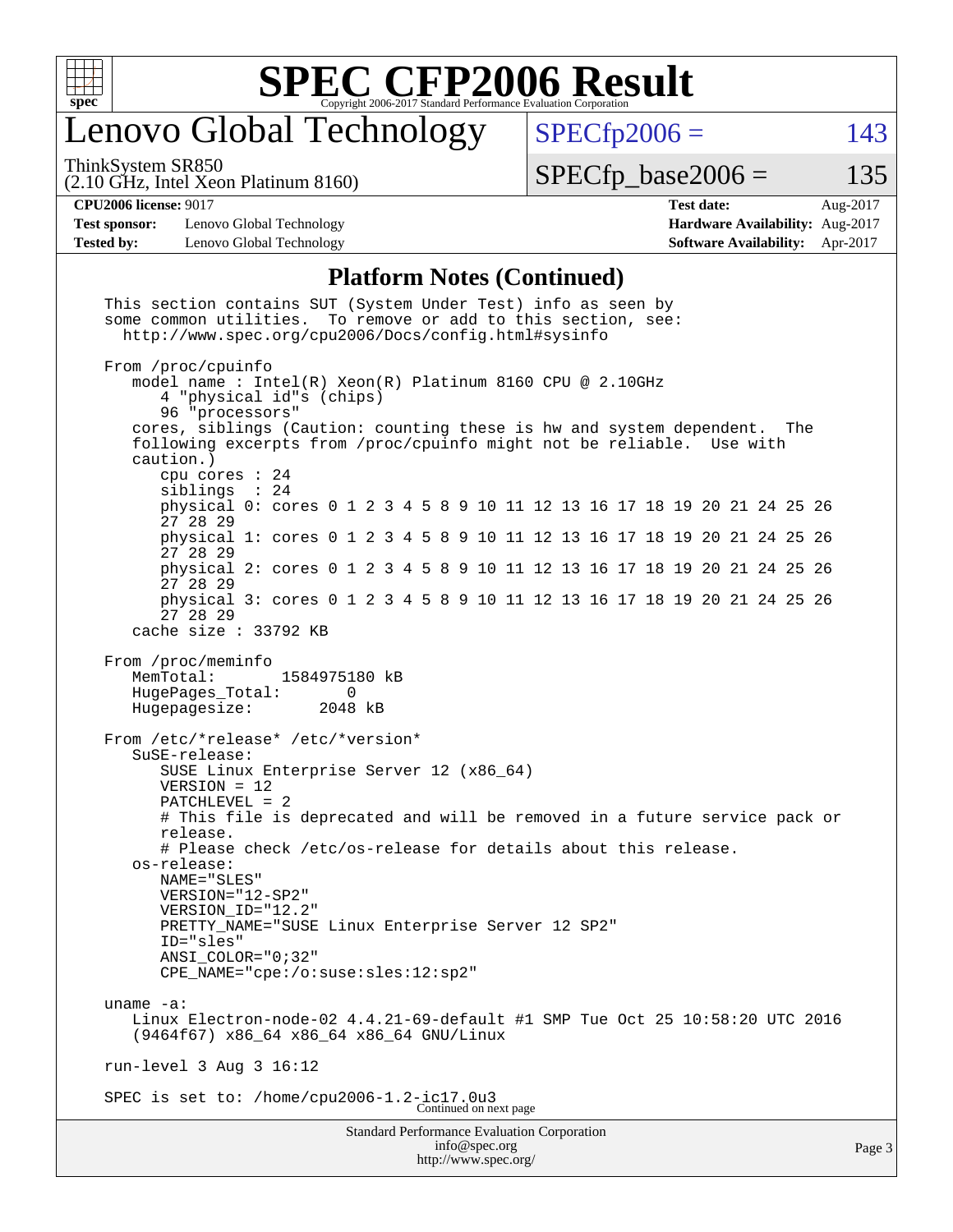

### enovo Global Technology

ThinkSystem SR850

 $SPECTp2006 = 143$ 

(2.10 GHz, Intel Xeon Platinum 8160)

 $SPECTp\_base2006 = 135$ 

**[Test sponsor:](http://www.spec.org/auto/cpu2006/Docs/result-fields.html#Testsponsor)** Lenovo Global Technology **[Hardware Availability:](http://www.spec.org/auto/cpu2006/Docs/result-fields.html#HardwareAvailability)** Aug-2017 **[Tested by:](http://www.spec.org/auto/cpu2006/Docs/result-fields.html#Testedby)** Lenovo Global Technology **[Software Availability:](http://www.spec.org/auto/cpu2006/Docs/result-fields.html#SoftwareAvailability)** Apr-2017

**[CPU2006 license:](http://www.spec.org/auto/cpu2006/Docs/result-fields.html#CPU2006license)** 9017 **[Test date:](http://www.spec.org/auto/cpu2006/Docs/result-fields.html#Testdate)** Aug-2017

#### **[Platform Notes \(Continued\)](http://www.spec.org/auto/cpu2006/Docs/result-fields.html#PlatformNotes)**

Filesystem Type Size Used Avail Use% Mounted on<br>
/dev/sda4 xfs 688G 290G 399G 43% /home 290G 399G 43% /home Additional information from dmidecode:

 Warning: Use caution when you interpret this section. The 'dmidecode' program reads system data which is "intended to allow hardware to be accurately determined", but the intent may not be met, as there are frequent changes to hardware, firmware, and the "DMTF SMBIOS" standard.

 BIOS Lenovo -[TEE113J-1.00]- 06/03/2017 Memory: 48x Samsung M393A4K40BB2-CTD 32 GB 2 rank 2666 MHz

(End of data from sysinfo program)

#### **[General Notes](http://www.spec.org/auto/cpu2006/Docs/result-fields.html#GeneralNotes)**

Environment variables set by runspec before the start of the run: KMP AFFINITY = "granularity=fine, compact"  $\verb|LD_LIBRARY_PATH = "/home/cpu2006-1.2-ic17.0u3/lib/ia32:}/home/cpu2006-1.2-ic17.0u3/lib/inte164:/home/cpu2006-1.2-ic17.0u3/sh10.2"$ OMP\_NUM\_THREADS = "96"

 Binaries compiled on a system with 1x Intel Core i7-4790 CPU + 32GB RAM memory using Redhat Enterprise Linux 7.2 Transparent Huge Pages disabled with: echo never > /sys/kernel/mm/transparent\_hugepage/enable Filesystem page cache cleared with: shell invocation of 'sync; echo 3 > /proc/sys/vm/drop\_caches' prior to run

#### **[Base Compiler Invocation](http://www.spec.org/auto/cpu2006/Docs/result-fields.html#BaseCompilerInvocation)**

[C benchmarks](http://www.spec.org/auto/cpu2006/Docs/result-fields.html#Cbenchmarks): [icc -m64](http://www.spec.org/cpu2006/results/res2017q4/cpu2006-20170918-49965.flags.html#user_CCbase_intel_icc_64bit_bda6cc9af1fdbb0edc3795bac97ada53)

[C++ benchmarks:](http://www.spec.org/auto/cpu2006/Docs/result-fields.html#CXXbenchmarks) [icpc -m64](http://www.spec.org/cpu2006/results/res2017q4/cpu2006-20170918-49965.flags.html#user_CXXbase_intel_icpc_64bit_fc66a5337ce925472a5c54ad6a0de310)

[Fortran benchmarks](http://www.spec.org/auto/cpu2006/Docs/result-fields.html#Fortranbenchmarks): [ifort -m64](http://www.spec.org/cpu2006/results/res2017q4/cpu2006-20170918-49965.flags.html#user_FCbase_intel_ifort_64bit_ee9d0fb25645d0210d97eb0527dcc06e)

[Benchmarks using both Fortran and C](http://www.spec.org/auto/cpu2006/Docs/result-fields.html#BenchmarksusingbothFortranandC): [icc -m64](http://www.spec.org/cpu2006/results/res2017q4/cpu2006-20170918-49965.flags.html#user_CC_FCbase_intel_icc_64bit_bda6cc9af1fdbb0edc3795bac97ada53) [ifort -m64](http://www.spec.org/cpu2006/results/res2017q4/cpu2006-20170918-49965.flags.html#user_CC_FCbase_intel_ifort_64bit_ee9d0fb25645d0210d97eb0527dcc06e)

#### **[Base Portability Flags](http://www.spec.org/auto/cpu2006/Docs/result-fields.html#BasePortabilityFlags)**

410.bwaves: [-DSPEC\\_CPU\\_LP64](http://www.spec.org/cpu2006/results/res2017q4/cpu2006-20170918-49965.flags.html#suite_basePORTABILITY410_bwaves_DSPEC_CPU_LP64)

Continued on next page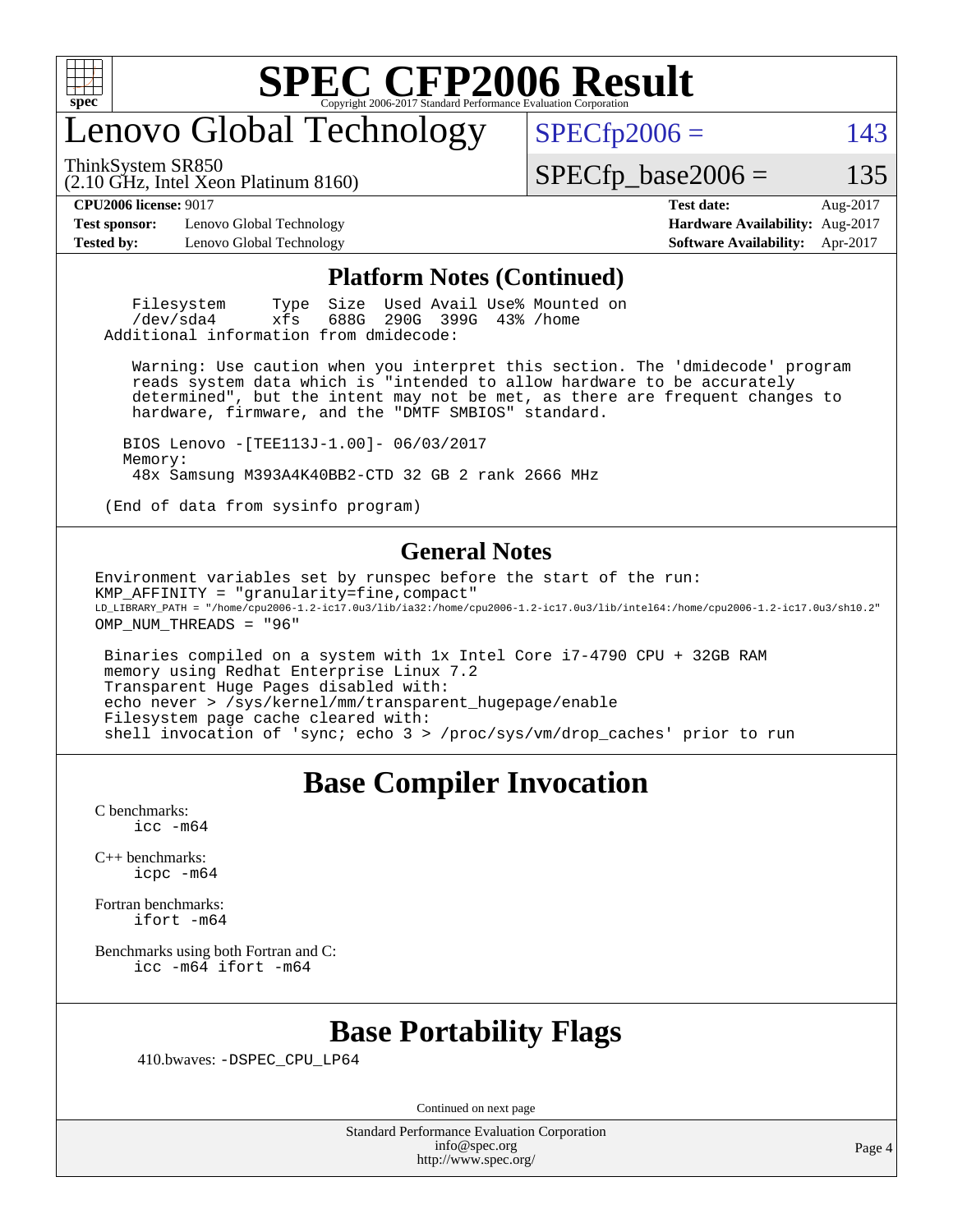

enovo Global Technology

ThinkSystem SR850

(2.10 GHz, Intel Xeon Platinum 8160)

 $SPECfp2006 = 143$  $SPECfp2006 = 143$ 

 $SPECfp\_base2006 = 135$ 

**[Test sponsor:](http://www.spec.org/auto/cpu2006/Docs/result-fields.html#Testsponsor)** Lenovo Global Technology **[Hardware Availability:](http://www.spec.org/auto/cpu2006/Docs/result-fields.html#HardwareAvailability)** Aug-2017

**[CPU2006 license:](http://www.spec.org/auto/cpu2006/Docs/result-fields.html#CPU2006license)** 9017 **[Test date:](http://www.spec.org/auto/cpu2006/Docs/result-fields.html#Testdate)** Aug-2017 **[Tested by:](http://www.spec.org/auto/cpu2006/Docs/result-fields.html#Testedby)** Lenovo Global Technology **[Software Availability:](http://www.spec.org/auto/cpu2006/Docs/result-fields.html#SoftwareAvailability)** Apr-2017

### **[Base Portability Flags \(Continued\)](http://www.spec.org/auto/cpu2006/Docs/result-fields.html#BasePortabilityFlags)**

| 416.gamess: -DSPEC_CPU_LP64<br>433.milc: -DSPEC CPU LP64 |                                                                |
|----------------------------------------------------------|----------------------------------------------------------------|
| 434.zeusmp: -DSPEC_CPU_LP64                              |                                                                |
| 435.gromacs: -DSPEC_CPU_LP64 -nofor_main                 |                                                                |
| 436.cactusADM: - DSPEC CPU LP64 - nofor main             |                                                                |
| 437.leslie3d: -DSPEC CPU LP64                            |                                                                |
| 444.namd: -DSPEC CPU LP64                                |                                                                |
| 447.dealII: -DSPEC_CPU LP64                              |                                                                |
| 450.soplex: -DSPEC_CPU_LP64                              |                                                                |
| 453.povray: -DSPEC_CPU_LP64                              |                                                                |
| 454.calculix: - DSPEC CPU LP64 - nofor main              |                                                                |
| 459. GemsFDTD: - DSPEC CPU LP64                          |                                                                |
| 465.tonto: - DSPEC CPU LP64                              |                                                                |
| 470.1bm: - DSPEC CPU LP64                                |                                                                |
|                                                          | 481.wrf: -DSPEC_CPU_LP64 -DSPEC_CPU_CASE_FLAG -DSPEC_CPU_LINUX |
| 482.sphinx3: -DSPEC CPU LP64                             |                                                                |
|                                                          |                                                                |

#### **[Base Optimization Flags](http://www.spec.org/auto/cpu2006/Docs/result-fields.html#BaseOptimizationFlags)**

[C benchmarks](http://www.spec.org/auto/cpu2006/Docs/result-fields.html#Cbenchmarks):

[-xCORE-AVX2](http://www.spec.org/cpu2006/results/res2017q4/cpu2006-20170918-49965.flags.html#user_CCbase_f-xCORE-AVX2) [-ipo](http://www.spec.org/cpu2006/results/res2017q4/cpu2006-20170918-49965.flags.html#user_CCbase_f-ipo) [-O3](http://www.spec.org/cpu2006/results/res2017q4/cpu2006-20170918-49965.flags.html#user_CCbase_f-O3) [-no-prec-div](http://www.spec.org/cpu2006/results/res2017q4/cpu2006-20170918-49965.flags.html#user_CCbase_f-no-prec-div) [-parallel](http://www.spec.org/cpu2006/results/res2017q4/cpu2006-20170918-49965.flags.html#user_CCbase_f-parallel) [-qopt-prefetch](http://www.spec.org/cpu2006/results/res2017q4/cpu2006-20170918-49965.flags.html#user_CCbase_f-qopt-prefetch)

[C++ benchmarks:](http://www.spec.org/auto/cpu2006/Docs/result-fields.html#CXXbenchmarks)

[-xCORE-AVX2](http://www.spec.org/cpu2006/results/res2017q4/cpu2006-20170918-49965.flags.html#user_CXXbase_f-xCORE-AVX2) [-ipo](http://www.spec.org/cpu2006/results/res2017q4/cpu2006-20170918-49965.flags.html#user_CXXbase_f-ipo) -03 [-no-prec-div](http://www.spec.org/cpu2006/results/res2017q4/cpu2006-20170918-49965.flags.html#user_CXXbase_f-no-prec-div) [-qopt-prefetch](http://www.spec.org/cpu2006/results/res2017q4/cpu2006-20170918-49965.flags.html#user_CXXbase_f-qopt-prefetch)

[Fortran benchmarks](http://www.spec.org/auto/cpu2006/Docs/result-fields.html#Fortranbenchmarks):

[-xCORE-AVX2](http://www.spec.org/cpu2006/results/res2017q4/cpu2006-20170918-49965.flags.html#user_FCbase_f-xCORE-AVX2) [-ipo](http://www.spec.org/cpu2006/results/res2017q4/cpu2006-20170918-49965.flags.html#user_FCbase_f-ipo) [-O3](http://www.spec.org/cpu2006/results/res2017q4/cpu2006-20170918-49965.flags.html#user_FCbase_f-O3) [-no-prec-div](http://www.spec.org/cpu2006/results/res2017q4/cpu2006-20170918-49965.flags.html#user_FCbase_f-no-prec-div) [-parallel](http://www.spec.org/cpu2006/results/res2017q4/cpu2006-20170918-49965.flags.html#user_FCbase_f-parallel) [-qopt-prefetch](http://www.spec.org/cpu2006/results/res2017q4/cpu2006-20170918-49965.flags.html#user_FCbase_f-qopt-prefetch)

[Benchmarks using both Fortran and C](http://www.spec.org/auto/cpu2006/Docs/result-fields.html#BenchmarksusingbothFortranandC): [-xCORE-AVX2](http://www.spec.org/cpu2006/results/res2017q4/cpu2006-20170918-49965.flags.html#user_CC_FCbase_f-xCORE-AVX2) [-ipo](http://www.spec.org/cpu2006/results/res2017q4/cpu2006-20170918-49965.flags.html#user_CC_FCbase_f-ipo) [-O3](http://www.spec.org/cpu2006/results/res2017q4/cpu2006-20170918-49965.flags.html#user_CC_FCbase_f-O3) [-no-prec-div](http://www.spec.org/cpu2006/results/res2017q4/cpu2006-20170918-49965.flags.html#user_CC_FCbase_f-no-prec-div) [-parallel](http://www.spec.org/cpu2006/results/res2017q4/cpu2006-20170918-49965.flags.html#user_CC_FCbase_f-parallel) [-qopt-prefetch](http://www.spec.org/cpu2006/results/res2017q4/cpu2006-20170918-49965.flags.html#user_CC_FCbase_f-qopt-prefetch)

#### **[Peak Compiler Invocation](http://www.spec.org/auto/cpu2006/Docs/result-fields.html#PeakCompilerInvocation)**

[C benchmarks](http://www.spec.org/auto/cpu2006/Docs/result-fields.html#Cbenchmarks): [icc -m64](http://www.spec.org/cpu2006/results/res2017q4/cpu2006-20170918-49965.flags.html#user_CCpeak_intel_icc_64bit_bda6cc9af1fdbb0edc3795bac97ada53)

[C++ benchmarks:](http://www.spec.org/auto/cpu2006/Docs/result-fields.html#CXXbenchmarks) [icpc -m64](http://www.spec.org/cpu2006/results/res2017q4/cpu2006-20170918-49965.flags.html#user_CXXpeak_intel_icpc_64bit_fc66a5337ce925472a5c54ad6a0de310)

[Fortran benchmarks](http://www.spec.org/auto/cpu2006/Docs/result-fields.html#Fortranbenchmarks): [ifort -m64](http://www.spec.org/cpu2006/results/res2017q4/cpu2006-20170918-49965.flags.html#user_FCpeak_intel_ifort_64bit_ee9d0fb25645d0210d97eb0527dcc06e)

[Benchmarks using both Fortran and C](http://www.spec.org/auto/cpu2006/Docs/result-fields.html#BenchmarksusingbothFortranandC): [icc -m64](http://www.spec.org/cpu2006/results/res2017q4/cpu2006-20170918-49965.flags.html#user_CC_FCpeak_intel_icc_64bit_bda6cc9af1fdbb0edc3795bac97ada53) [ifort -m64](http://www.spec.org/cpu2006/results/res2017q4/cpu2006-20170918-49965.flags.html#user_CC_FCpeak_intel_ifort_64bit_ee9d0fb25645d0210d97eb0527dcc06e)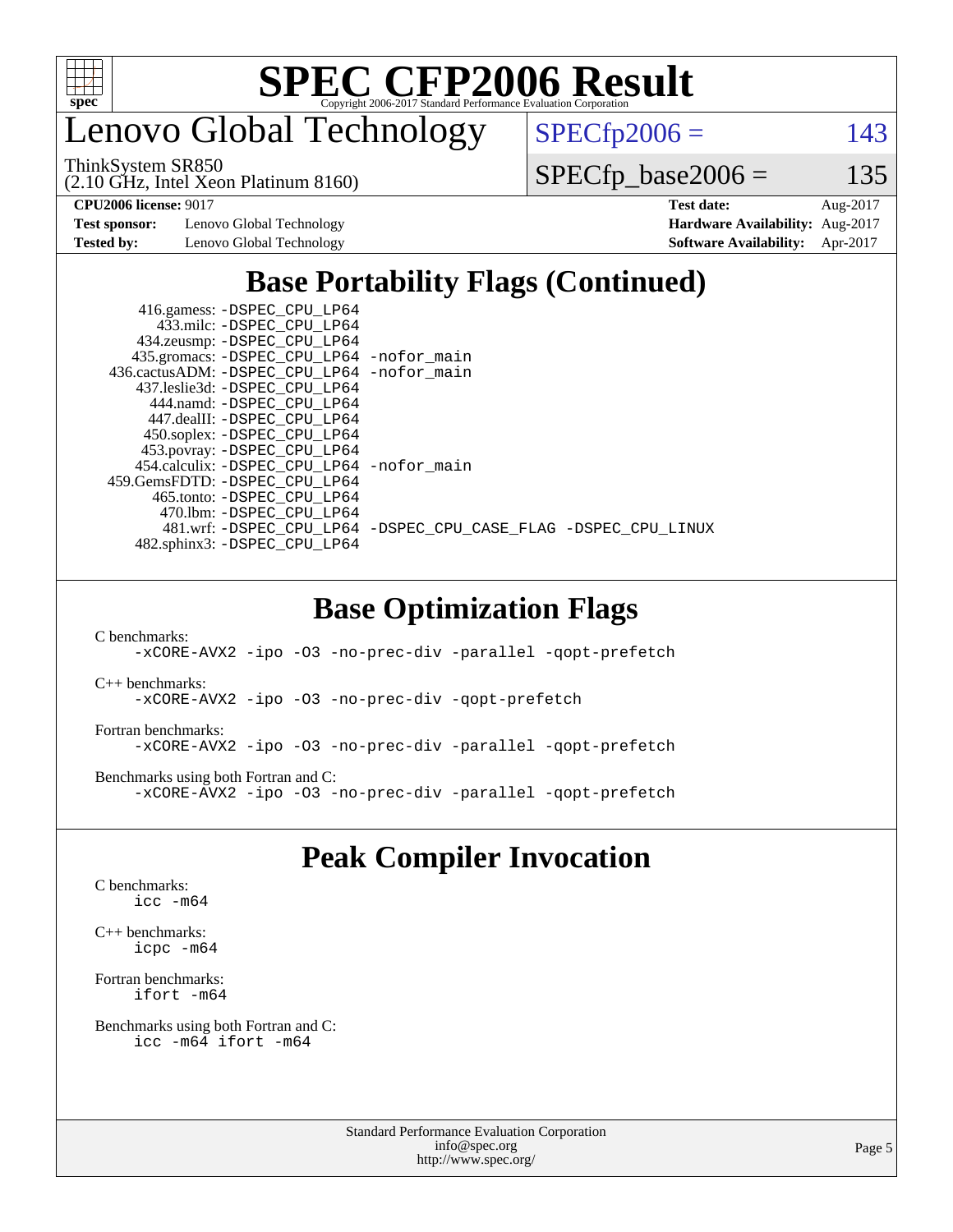

## enovo Global Technology

ThinkSystem SR850

 $SPECTp2006 = 143$ 

(2.10 GHz, Intel Xeon Platinum 8160)

**[Test sponsor:](http://www.spec.org/auto/cpu2006/Docs/result-fields.html#Testsponsor)** Lenovo Global Technology **[Hardware Availability:](http://www.spec.org/auto/cpu2006/Docs/result-fields.html#HardwareAvailability)** Aug-2017 **[Tested by:](http://www.spec.org/auto/cpu2006/Docs/result-fields.html#Testedby)** Lenovo Global Technology **[Software Availability:](http://www.spec.org/auto/cpu2006/Docs/result-fields.html#SoftwareAvailability)** Apr-2017

 $SPECTp\_base2006 = 135$ **[CPU2006 license:](http://www.spec.org/auto/cpu2006/Docs/result-fields.html#CPU2006license)** 9017 **[Test date:](http://www.spec.org/auto/cpu2006/Docs/result-fields.html#Testdate)** Aug-2017

**[Peak Portability Flags](http://www.spec.org/auto/cpu2006/Docs/result-fields.html#PeakPortabilityFlags)**

Same as Base Portability Flags

## **[Peak Optimization Flags](http://www.spec.org/auto/cpu2006/Docs/result-fields.html#PeakOptimizationFlags)**

[C benchmarks](http://www.spec.org/auto/cpu2006/Docs/result-fields.html#Cbenchmarks):

433.milc: basepeak = yes

 $470.$ lbm: basepeak = yes

 $482$ .sphinx3: basepeak = yes

[C++ benchmarks:](http://www.spec.org/auto/cpu2006/Docs/result-fields.html#CXXbenchmarks)

```
 444.namd: -prof-gen(pass 1) -prof-use(pass 2) -xCORE-AVX2(pass 2)
        -par-num-threads=1(pass 1) -ipo(pass 2) -O3(pass 2)
        -no-prec-div(pass 2) -fno-alias -auto-ilp32
```
447.dealII: basepeak = yes

 $450$ .soplex: basepeak = yes

```
 453.povray: -prof-gen(pass 1) -prof-use(pass 2) -xCORE-AVX2(pass 2)
         -par-num-threads=1-ipo-O3(pass 2)-no-prec-div(pass 2) -unroll4 -ansi-alias
```
[Fortran benchmarks](http://www.spec.org/auto/cpu2006/Docs/result-fields.html#Fortranbenchmarks):

```
410.bwaves: basepeak = yes 416.gamess: -prof-gen(pass 1) -prof-use(pass 2) -xCORE-AVX2(pass 2)
            -par-num-threads=1-ipo-O3(pass 2)-no-prec-div(pass 2) -unroll2 -inline-level=0 -scalar-rep-
    434.zeusmp: basepeak = yes
    437.leslie3d: basepeak = yes
 459.GemsFDTD: -prof-gen(pass 1) -prof-use(pass 2) -xCORE-AVX2(pass 2)
            -par-num-threads=1-ipo-O3(pass 2)-no-prec-div(pass 2) -unroll2 -inline-level=0
            -qopt-prefetch -parallel
      465.tonto: -prof-gen(pass 1) -prof-use(pass 2) -xCORE-AVX2(pass 2)
            -par-num-threads=1(pass 1) -ipo(pass 2) -O3(pass 2)
            -no-prec-div-inline-calloc-qopt-malloc-options=3
            -auto -unroll4
```
Continued on next page

```
Standard Performance Evaluation Corporation
             info@spec.org
           http://www.spec.org/
```